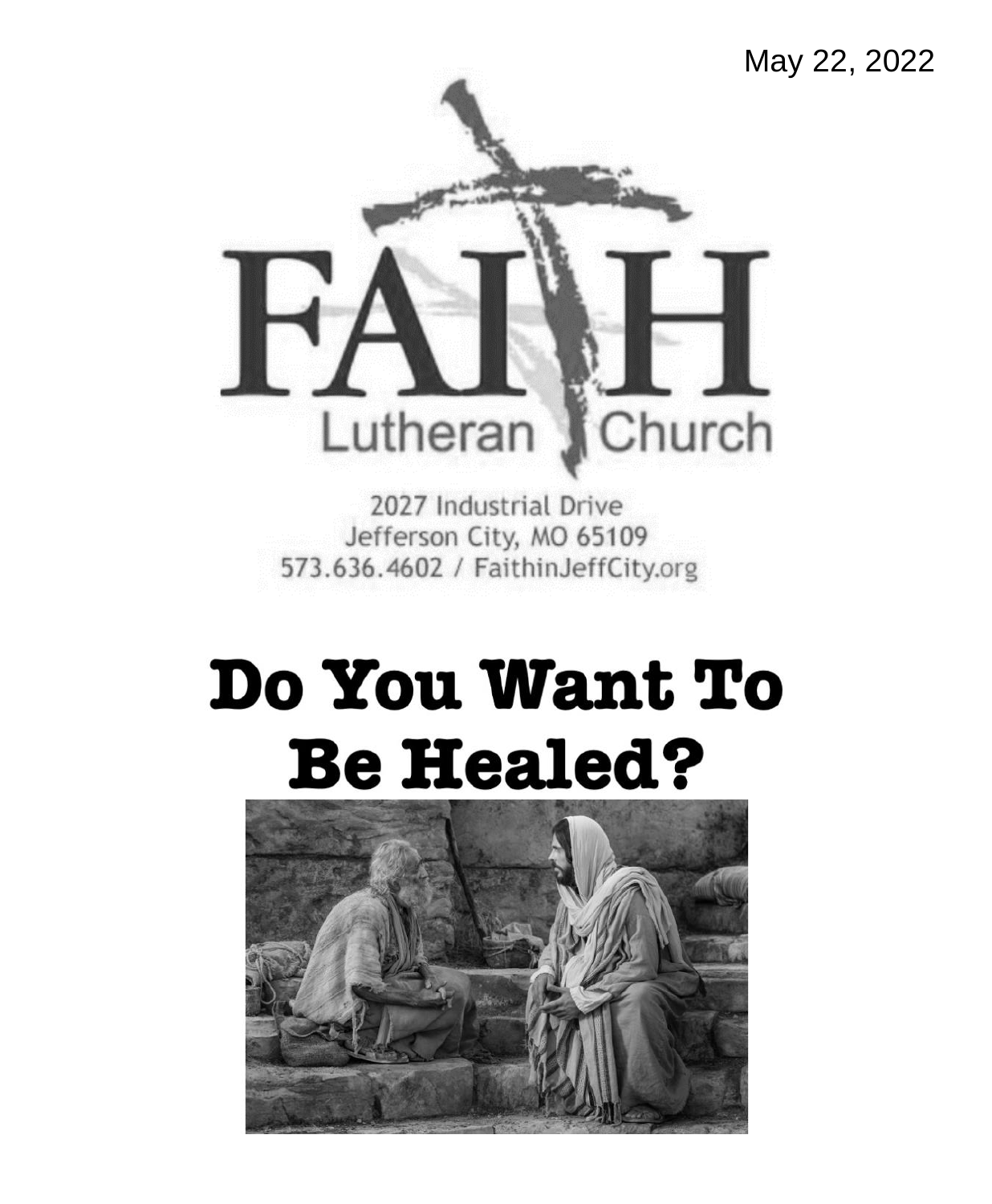# **Welcome to Faith Lutheran Church! Sixth Sunday of Easter**

Announcements and Welcome

Opening Hymn *Now Thank We All Our God* — LSB 895

Invocation

Apostles' Creed **(Baptism at 10:30)**

Confession and Absolution

**Please hear my confession, O God. I, a poor sinner, plead guilty before You of all sins. I have lived as if You did not matter and as if I mattered most. Your name I have not honored as I should; my worship and prayers have faltered. I have not let Your love have its way with me, and so my love for others has failed. There are those whom I have hurt, and those whom I have failed to help. My thoughts and desires have been spoiled with sin. Forgive my sin, O God, for the sake of Your Son, our Savior, Jesus.**

| <b>Scripture Readings</b>                                                                                              | Acts 16:9-15 [ESV] — Pew Bible p. 1099<br>Revelation 21:9-14 [ESV] - Pew Bible p. 1234<br>John 5:1-9 [ESV] - Pew Bible p. 1057 |  |  |
|------------------------------------------------------------------------------------------------------------------------|--------------------------------------------------------------------------------------------------------------------------------|--|--|
| Children's Message                                                                                                     |                                                                                                                                |  |  |
| Hymn of the Day                                                                                                        | Dear Christians, One and All, Rejoice — LSB 556 (vs 1-4)                                                                       |  |  |
| Sermon                                                                                                                 | "Do You Want to Be Healed?"                                                                                                    |  |  |
| <b>Prayers</b>                                                                                                         |                                                                                                                                |  |  |
| Lord's Prayer                                                                                                          |                                                                                                                                |  |  |
| Sacrament of the Altar                                                                                                 | (Please bring offerings forward)                                                                                               |  |  |
| Children's Choir<br>Come and Go With Me<br>(Children are invited upstairs to sing; everyone is welcome to sing along!) |                                                                                                                                |  |  |
| Distribution Hymns                                                                                                     | My Song Is Love Unknown — LSB 430<br>What a Friend We Have in Jesus - LSB 770<br>Savior, like a Shepherd Lead Us - LSB 711     |  |  |
| <b>Benediction</b>                                                                                                     |                                                                                                                                |  |  |
| Closing Hymn                                                                                                           | Love Divine, All Loves Excelling — LSB 700                                                                                     |  |  |
| Postlude                                                                                                               |                                                                                                                                |  |  |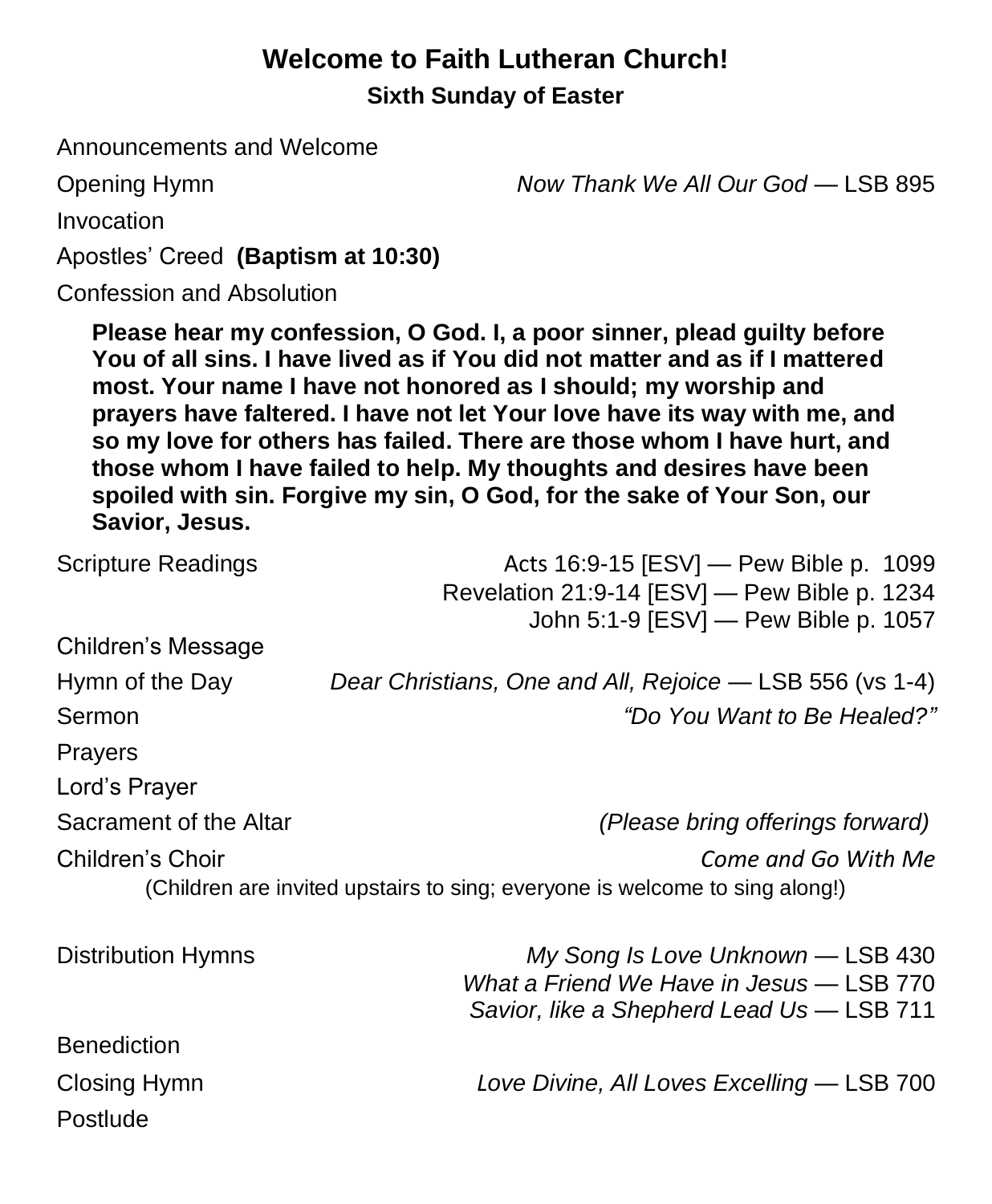## **Do You Want to be Healed?**

| We need to                                                                        |  |  |
|-----------------------------------------------------------------------------------|--|--|
| look beyond the $\_\_\_\_\_\_\_\_\_\_\$ .<br>$\bullet$                            |  |  |
| • $\frac{1}{1}$ to Him.                                                           |  |  |
| • ____________ Jesus' ____________.                                               |  |  |
| "Do you ___________ to be ____________?"<br>$\bullet$                             |  |  |
| Our problems become a ___________ ____ _____.<br>• We must _____________________. |  |  |
| Put away your _______________.<br>$\bullet$                                       |  |  |
| Jesus' answer $-$ " $\frac{1}{2}$ "                                               |  |  |
| • In _______ in Jesus — that ___________ is also ours!                            |  |  |
|                                                                                   |  |  |

Don't miss out on the \_\_\_\_\_\_\_\_\_\_\_\_\_\_\_\_ power of Jesus today!

#### **Read and Reflect:**

- 1. Matthew 11:28-30, "What burden do you need to give over to the Lord?"
- 2. John 5:6, "How have you answered Jesus' question lately?"
- 3. John 5:7, "What excuses have you given Jesus about your burdens?"
- 4. John 5:8, "Do you believe Jesus can heal your pain?"
- 5. John 5:9, "What are you waiting for? Ask Him right now."
- 6. Acts 116:9-10, "Who is God leading you to with this comforting healing?"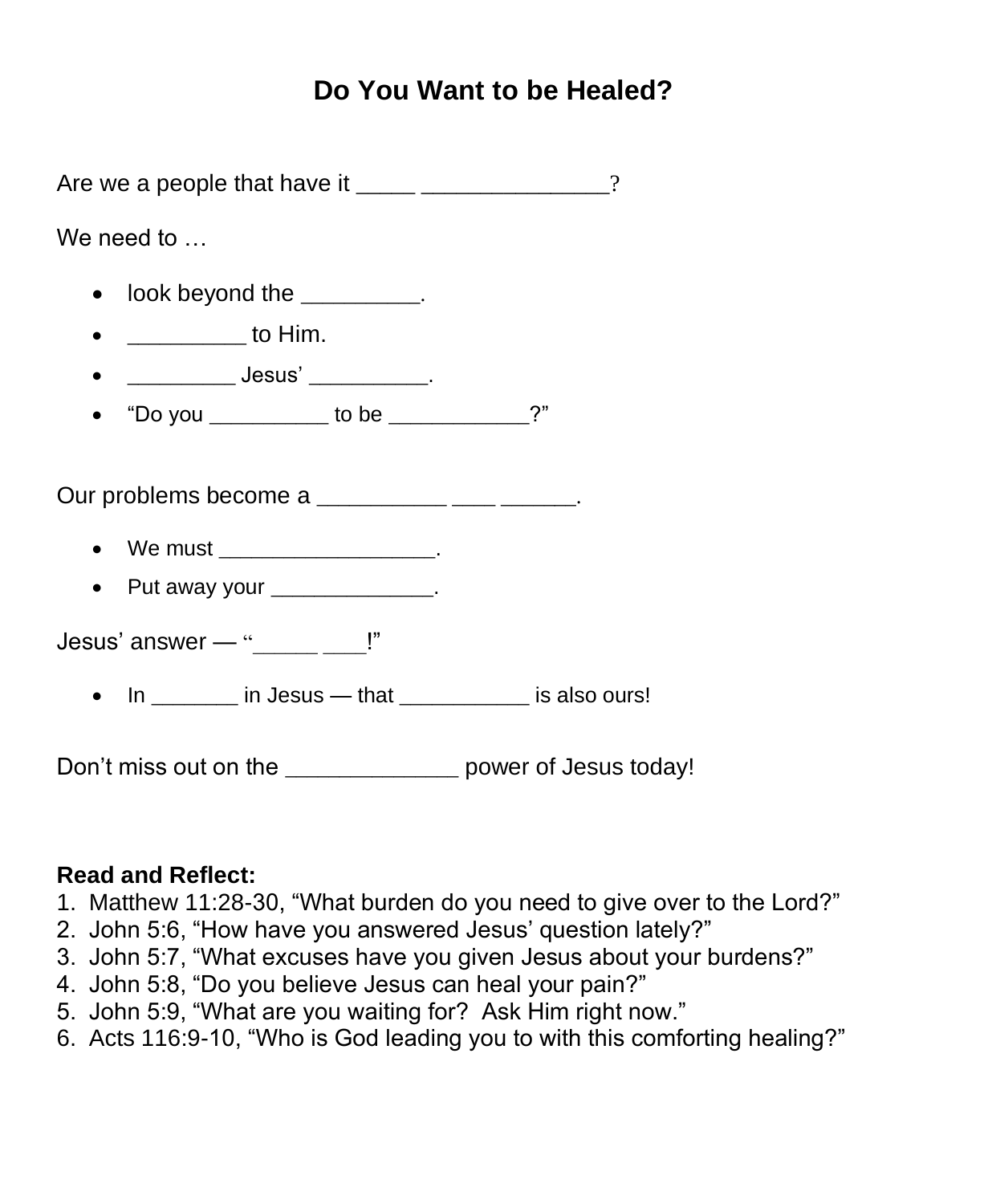## Faith Lutheran Church

The Lutheran Church — Missouri Synod Website: FaithinJeffCity.org • E-mail: faith@faithinjeffcity.org Facebook: faithinjeffcity • YouTube Channel: Faith Lutheran Church JC MO CCLI Licenses 2728676 & 20626331 *Lutheran Service Book* Licenses 000014533 & 100014533 Faith Public wifi: 20public27w1f1

#### **CHURCH STAFF**

Rev. Eric Gledhill, Senior Pastor Email: pastoreric@faithinjeffcity.org • Cell: (573)298-1501 (Vacancy), Associate Pastor Donna Schepers, Administrative Assistant Email: office@faithinjeffcity.org Jodi Bates, Parish Nurse (Tu-Th, 8:00 a.m.-noon) Email: nurse@faithinjeffcity.org • Phone: (573)632-7734 Michele Christman & Megan Gledhill, Youth Directors Will Otten, Organist & Accompanist Drew Neubauer, Technical Director Alison Sporleder, Nursery Attendant (Sunday, 9:00-11:30 a.m.)

## **Our Mission Statement**

"We live Christ's love and proclaim His salvation to our community and world through Word and Sacraments."

#### **SERVING IN GOD'S HOUSE TODAY**

|                                             | Organist: Will Otten                                         |
|---------------------------------------------|--------------------------------------------------------------|
| Faithful Ringers Director: Joanne Scheperle |                                                              |
|                                             | Altar Guild: Diane Fischer & Linda Hardwick                  |
| Greeters: 8:00                              | Dean Hopkins                                                 |
| 10:30                                       | Jan & Gary Sonnenberg                                        |
|                                             | Acolytes: Middle School Youth                                |
| Audio/Visual: 8:00 Elizabeth Lieb           |                                                              |
|                                             | 10:30 Connor Welch                                           |
| Readers: 8:00                               | <b>Addi Spratt</b>                                           |
|                                             | 10:30 Ethan Hart                                             |
| Ushers: 8:00 Team 3                         |                                                              |
|                                             | 10:30 Team 4                                                 |
|                                             | Assisting Elders: 8:00 Pat Martens, Nate Goodrich, John Eddy |
| 10:30                                       | Dan Pavely, Matt Skelton, Steve Erhart                       |
|                                             |                                                              |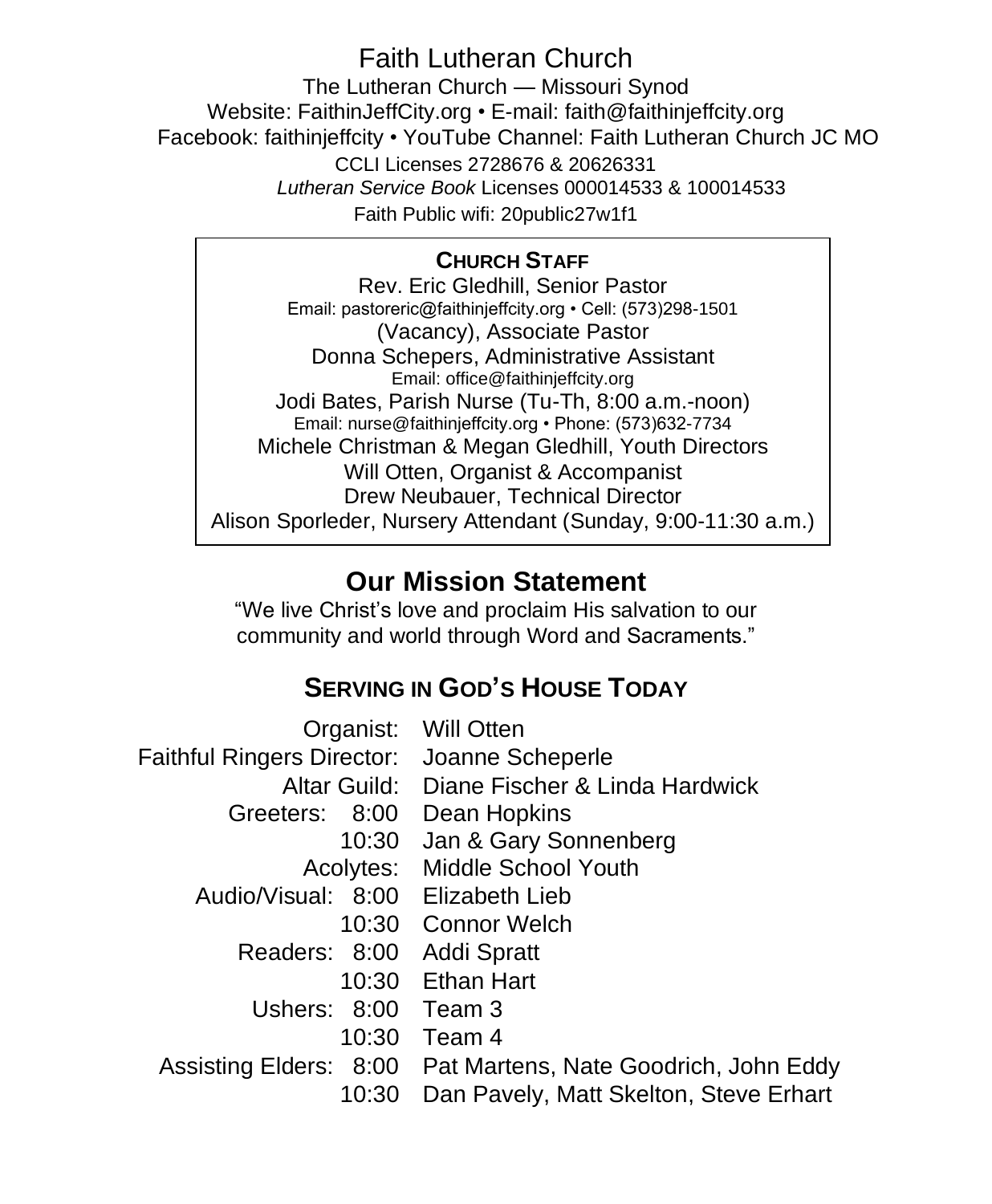| Today              | 8:00 a.m. Worship Service*<br>9:00 a.m. Fellowship      | THIS WEEK at FAITH          |  |
|--------------------|---------------------------------------------------------|-----------------------------|--|
|                    | 9:30 a.m. Sunday School<br>& Adult Bible Class *        | SMOOOOS                     |  |
|                    | 10:30 a.m. Worship Service                              |                             |  |
|                    | 12:00 p.m. Spring Voter Assembly                        |                             |  |
| Monday             | 1:15 p.m. Artists Helping Artists                       | *Live-streamed at Facebook. |  |
|                    | 6:00 p.m. Faithful Ringers                              |                             |  |
| Tuesday            |                                                         |                             |  |
| Wednesday          | 9:00 a.m. Dorcas Hand Quilters                          |                             |  |
|                    | 9:00 a.m. Chronicle Team                                |                             |  |
|                    | 11:00 a.m. Prayer Group                                 |                             |  |
| Thursday           | 9:00 a.m. Men's Coffee                                  |                             |  |
| Friday             | 9:30 a.m. Ladies' Bible Study                           |                             |  |
| Saturday           | 7:00 a.m. Men's Bible Study @ Dunn Bros. Coffee         |                             |  |
| <b>Next Sunday</b> | 8:00 a.m. Worship Service*                              |                             |  |
|                    | 9:00 a.m. Fellowship                                    |                             |  |
|                    | 9:30 a.m. Sunday School, Crossover & Adult Bible Class* |                             |  |
|                    | 10:30 a.m. Worship Service                              |                             |  |

Spring Voter Assembly Today @ 12:00 p.m. in the Sanctuary

#### **Faith Members**

Faith is accepting nominations from the congregation for Senior Pastor. Please contact the church office for the form. Nominations will be accepted until **May 24, 2022**.



Vacation Bible School **Monumental** Celebrate God's Greatness July 18-21

Registration begins May 22nd VBS table in the Narthex OR Online: **faithinjeffcity.org**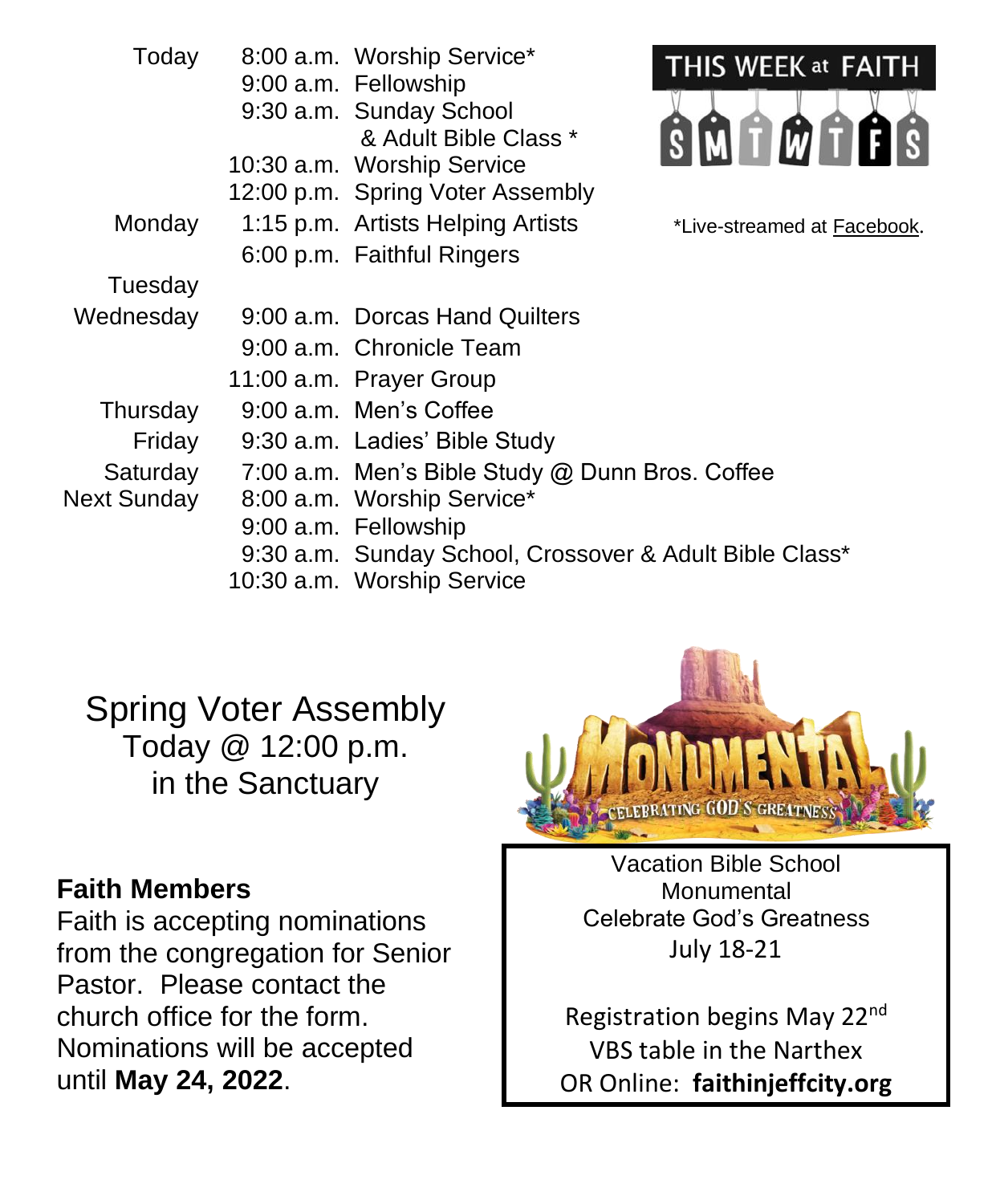## *Welcome to Faith Lutheran*

We are glad that you are worshiping with us! Guests wishing to commune with us for the first time are asked to refer to the *Who Are We?* card in the pew racks. We offer both alcoholic (red) and non-alcoholic (white) wine, and gluten-free host is available upon request.

The sanctuary is open for general seating. The side chapel, lobby, and upstairs areas are reserved for socially distanced seating.

Tithes and offerings may be placed in the collection plate prior to communion or handed to an usher after service.

#### **Families with Infants and Toddlers:**

Thank you for bringing your little ones to church! We're glad you're here! We offer a nursery on the lower level by the elevator, staffed during the Sunday School/Bible Class hour and late morning service. We also have a Cry Room located on the main level by the elevator. Our ushers are happy to provide directions to either location.

**Today we are celebrating Holy Baptism** for Olivia Rose Mancino, daughter of Jack & Andrea Mancino. We rejoice and give thanks to God for new life through water and the Word.

**Today's Altar Flowers** are given in celebration of the marriage of Faron and Olivia (Hart) Bartens.

**Our Braille work center, which has been in existence since the 70's, needs help.** Covid slowed down our production, but we are slowly getting back to normal. Several of our churches have stopped working, but here at Faith we have recently added a third group. So, how can you help? We need someone with computer skills to make the labels that the post office requires for books shipped outside the US. You then make copies of some of them and cut them out so they're ready to go when it's time to ship books. This would take approximately 1-2 hours a month. If you are interested in serving in this way, please call Jeanelle Mooney at 573-230-3712.

#### **The Harry Goldammer Faith Lutheran Education Endowment** is

available to post secondary students on a career path to a called LCMS position. Please contact Sam Rathmann, Mike Metz, Sam Goldammer, Mat Henirich or Dean Hopkins about an application for the 2022-2023 school year.

Download the Breeze ChMS app to stay connected at Faith and have access in the palm of your hand anywhere at any time!

All you need is subdomain: **faithinjeffcity** Then just enter in your same userid & password you already use, and you are all set!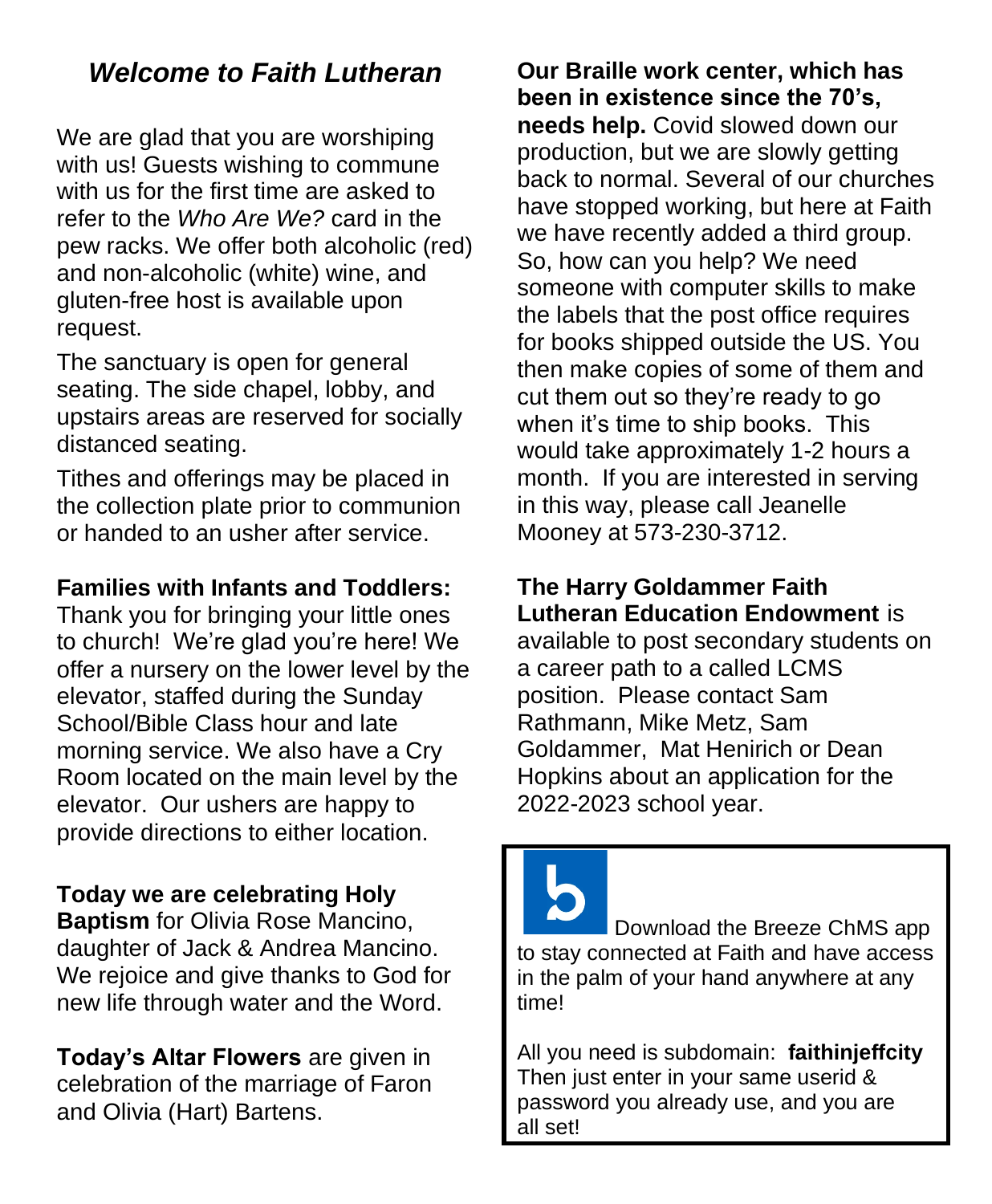#### **Prayer Warrior Reveal**

**Are you ready for the Big Reveal**??

Our prayer warriors have been fervently praying for one of our middle school and high school students for the entire year…now is the time for the **BIG** reveal!!!

Mark your calendars for **JUNE 5th** from **4pm – 6 pm** in the *Fellowship Hall* for some light desserts and some much needed catch up time with our church family! If you have any questions, please reach out to *Megan Gledhill 573-616-6094*



#### **Sign up to help or lead a summer Sunday School session!**

There will be lessons with Legos, ice cream, camping theme, and more. All you need to do is sign up to help; little to no prep is needed! Contact Merisue Monson (573-635-2324) or watch for a sign-up table in the Narthex. Summer Sunday School begins June 5.



**Trinity School Alumni Matching Grant Opportunity -** The Trinity Lutheran School Alumni Association is offering a special matching grant to fund the startup cost of Trinity Lutheran School's new pre-K program being launched in August 2022. The Alumni Association is providing a \$ for \$ match up to \$6,000 to fund classroom furnishings, playground, and PE equipment. The Alumni Association is a 501 (c) (3), which supports the ongoing Christian education at Trinity Lutheran School. Donations can be made to the Trinity Lutheran School Alumni Association by check and can be dropped off at the Trinity Church office or mailed to 803 Swifts Hwy, Jefferson City, MO 65109.



**Summer Office Hours –** Our office will be closed in observance of Memorial Day on Monday, May 30. Beginning Tuesday, May 31, our summer hours will be: Monday-Thursday, 9:00 a.m. – 3:00 p.m. and Friday, 9:00 a.m. – 1:00 p.m.